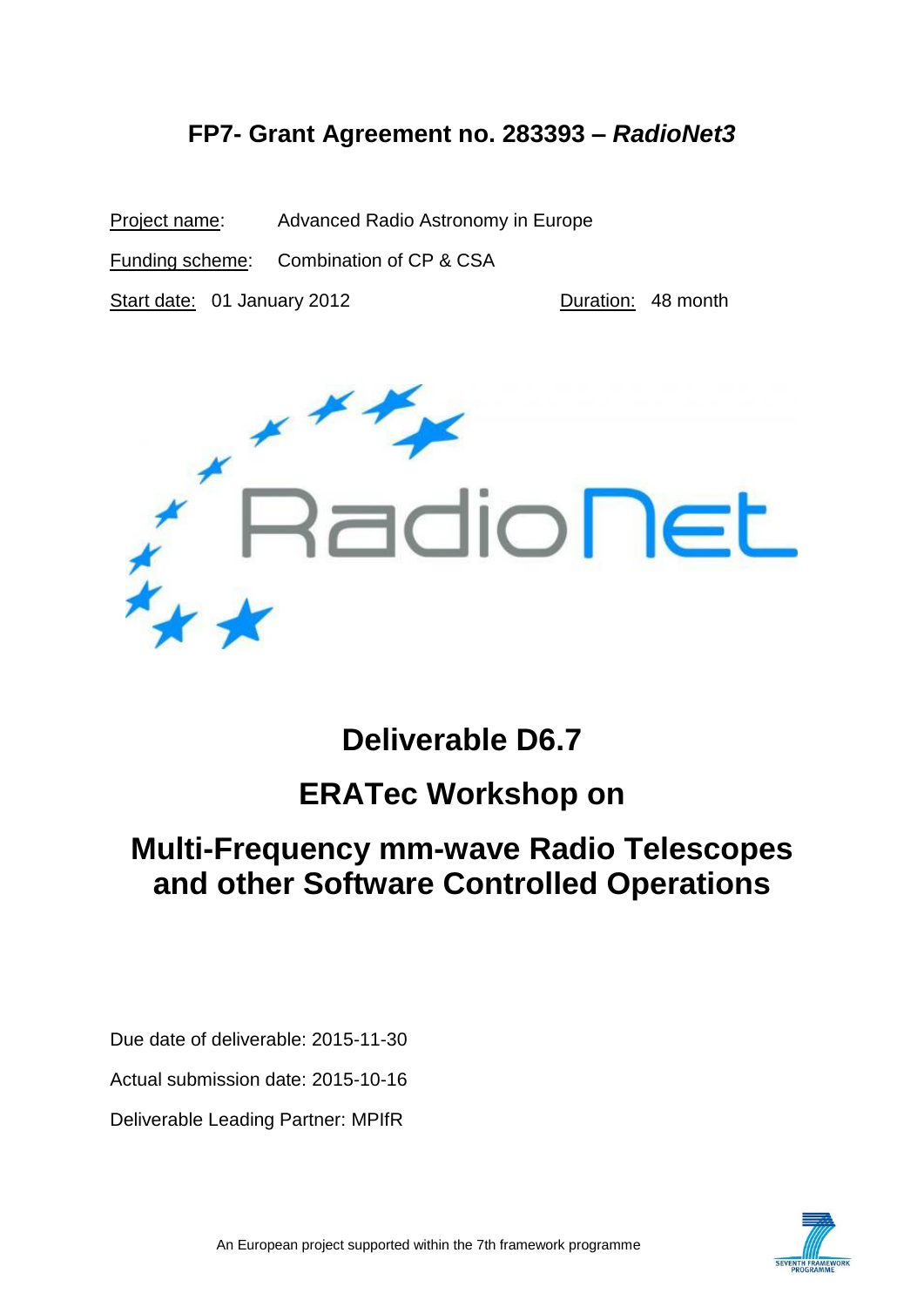## <span id="page-1-0"></span>**1 Document information**

| Document name: | <b>Report TWS4</b>                  |
|----------------|-------------------------------------|
| ID             | 2015-11-18_V1_D6.1_RepTWS4.doc      |
| <b>Type</b>    | Report                              |
| WP             | 6                                   |
| Version date:  | 2015-11-18                          |
| Authors        | R. Keller, M. Lindqvist, K.-H. Mack |

### <span id="page-1-1"></span>**1.1 Dissemination Level**

| <b>Dissemination Level</b> |                                                                                                 |  |  |  |
|----------------------------|-------------------------------------------------------------------------------------------------|--|--|--|
| <b>PU</b>                  | <b>Public</b>                                                                                   |  |  |  |
| <b>PP</b>                  | Restricted to other programme participants (including the Commission<br>Services)               |  |  |  |
| <b>RE</b>                  | Restricted to a group specified by the consortium (including the<br><b>Commission Services)</b> |  |  |  |
| CO                         | Confidential, only for members of the consortium (including the<br><b>Commission Services)</b>  |  |  |  |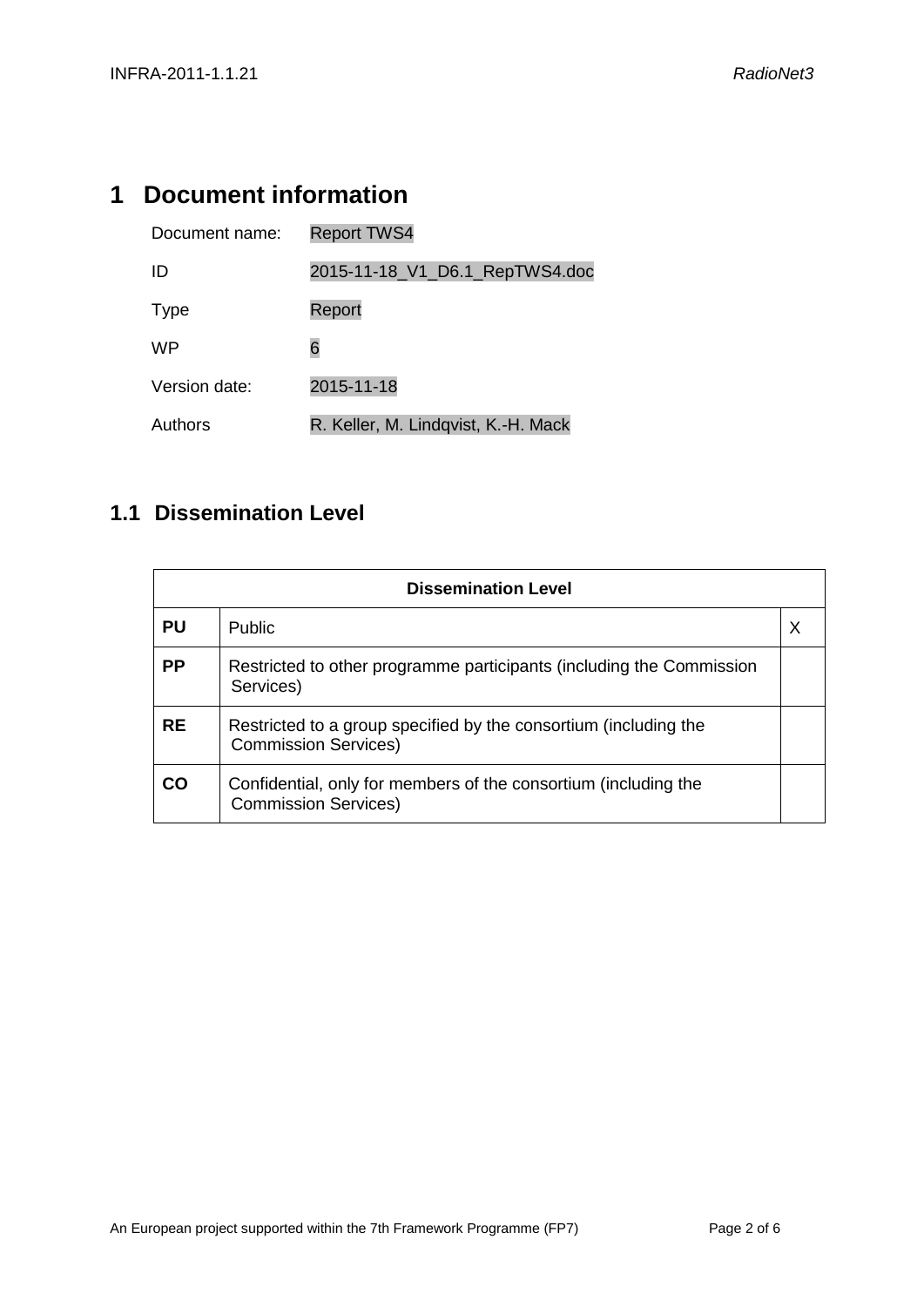### <span id="page-2-0"></span>1.2 Content

| $1 \quad$      |     |  |  |
|----------------|-----|--|--|
|                | 1.1 |  |  |
|                | 1.2 |  |  |
| $\overline{2}$ |     |  |  |
|                | 2.1 |  |  |
|                | 2.2 |  |  |
|                | 2.3 |  |  |
|                | 2.4 |  |  |
|                | 2.5 |  |  |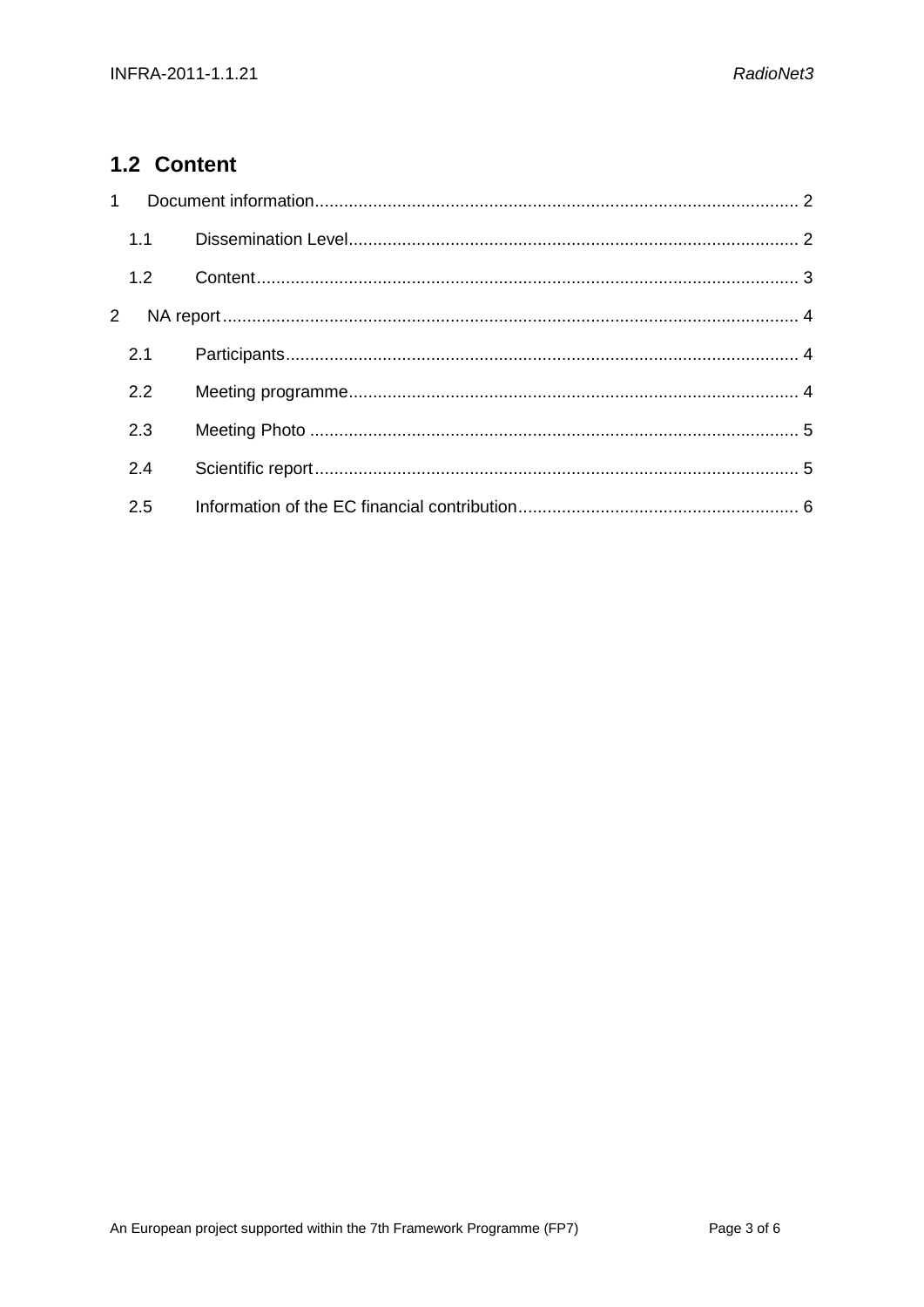## <span id="page-3-0"></span>**2 NA report**

Communication, training and scientific interaction between engineers and scientists involved in the development and operation of radio astronomical instruments represent a key issue in keeping these facilities at a world-class technical level. This Technical Workshop, held in Florence, Italy from October 5 to 7, 2015, brought together receiver engineers, software programmers (both engineers and astronomers) and observing astronomers using VLBI techniques. There were two days of general talks on Multi-Frequency VLBI - related issues which are of interest for the entire community followed by one day of talks on telescope software issues.

### <span id="page-3-1"></span>**2.1 Participants**

During the workshop there were a total of 61 participants, 9 of them were women. In addition, some 3 persons participated via video streaming on some of the days. 10 participants came from outside the European Union (Australia, Russia, South Korea), three of theme where invited.

The signed participants list is attached in the appendix of this report.

#### <span id="page-3-2"></span>**2.2 Meeting programme**

#### **Monday, Oct. 5:**

SESSION 1: mm-VLBI Analysis Methods SESSION 2: mm-VLBI Studies and Key Science Case(s): Continuum SESSION 3: mm-VLBI Studies and Key Science Case(s): Lines SESSION 4: Reports from Current mm-VLBI facilities

#### **Tuesday, Oct. 6: Defining the possible (How)**

SESSION 5: Performance Characterization

SESSION 6: Novel mm-VLBI hardware approaches for multi-frequency observations

SESSION 7: RadioNet JRA Proposals for multi-frequency observations

Guided visit to the Arcetri Astrophysical Observatory and to "Villa il Gioiello"

Workshop Dinner at Omero restaurant located in front of "Villa il Gioiello" (last residence of Galileo Galilei) with an aperitif

#### **Wednesday, Oct. 7: Software at Radio Observatories**

SESSION 8: Software at Radio Observatories

The complete Workshop Program is attached in the appendix.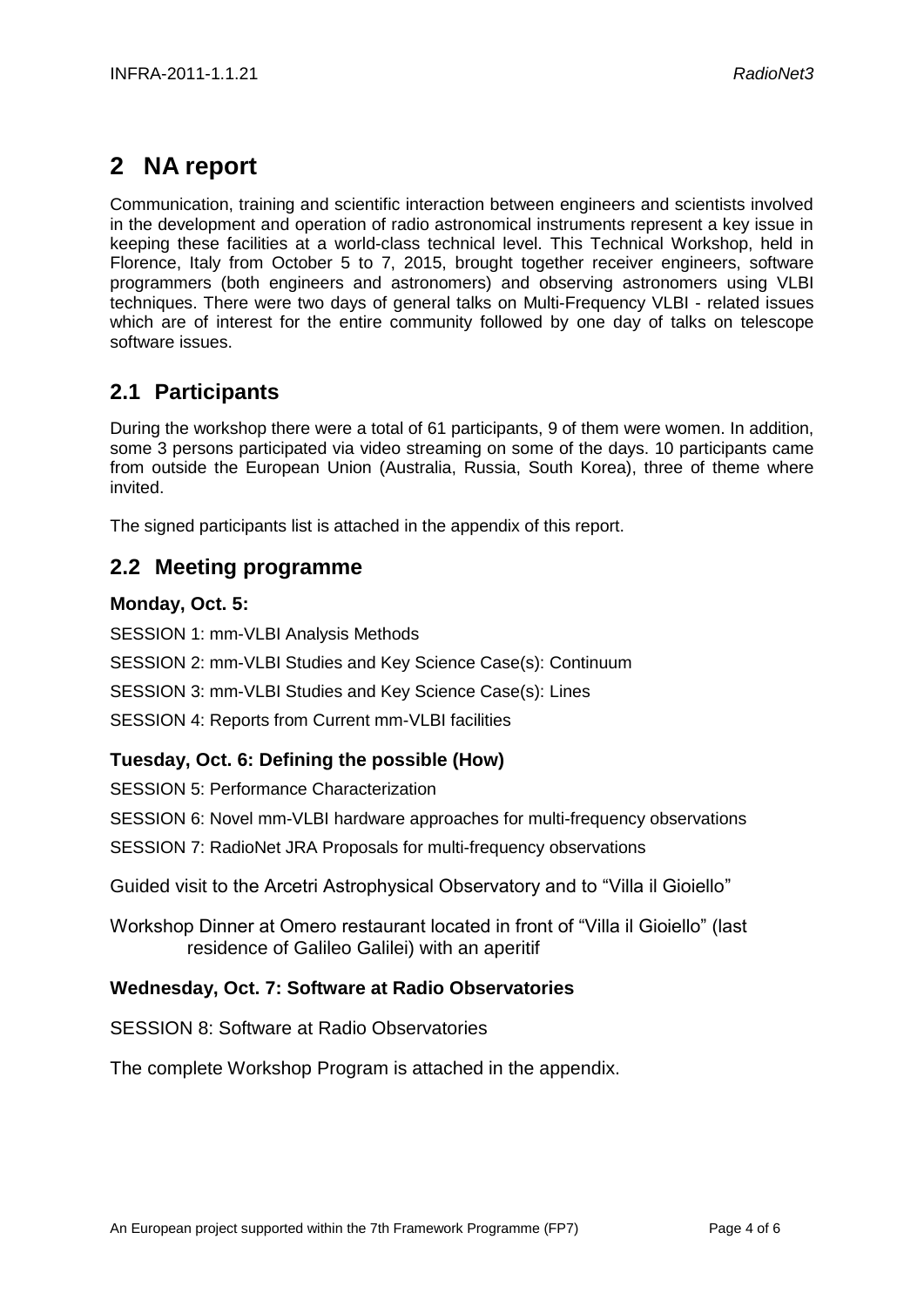### <span id="page-4-0"></span>**2.3 Meeting Photo**



### <span id="page-4-1"></span>**2.4 Scientific report**

#### **Summary of the Technical Workshop on Multi-Frequency mm-wave Radio Telescopes and other Software Controlled Operations:**

At the beginning of the workshop Gianni Comoretto gives a welcome to the community introducing the very historic place of the meeting, the Arcetri Observatory at the Univerity of Florence. After him Reinhard Keller welcomes the community in the name of RadioNet3.

The first session of Monday chaired by Taehyun Jung presented the basics and the status of mm-wave VLBI technologies. Maria Riocha in the first talk gave some impressive examples of the possibilities of simultaneous multi frequency observation performed with the Korean VLBI Network and she already invoked first vivid discussions on the possibilities of this principle. The following talks show how multi frequency observations can be used for further scientific investigations, i.e. on magnetic fields or pulsars, not only extending sensitivity.

The following sessions then gave motivation for multi-frequency observation using continuum or line techniques. All examples would profit from the gain of sensitivity by multi-wavelength calibration especially where longer integration times are not possible.

The talks of the last session of the day reported results of current available VLBI facilities. Thomas Krichbaum in the first talk gave an overview on existing VLBI facilities and cooperation currently under operation and their main scientific output. Further speakers presented results of the various compact arrays currently under operation such as ALMA, VLBA and Space-VLBI.

On Tuesday morning the first issue was performance characterization of high frequency VLBI. The biggest block of talks was on hardware approaches for multi frequency observations. Actual systems use optical benches with quasi optics low pass filters in various telescopes around the world, having roots in the KVN. ATCA is added to this configuration by